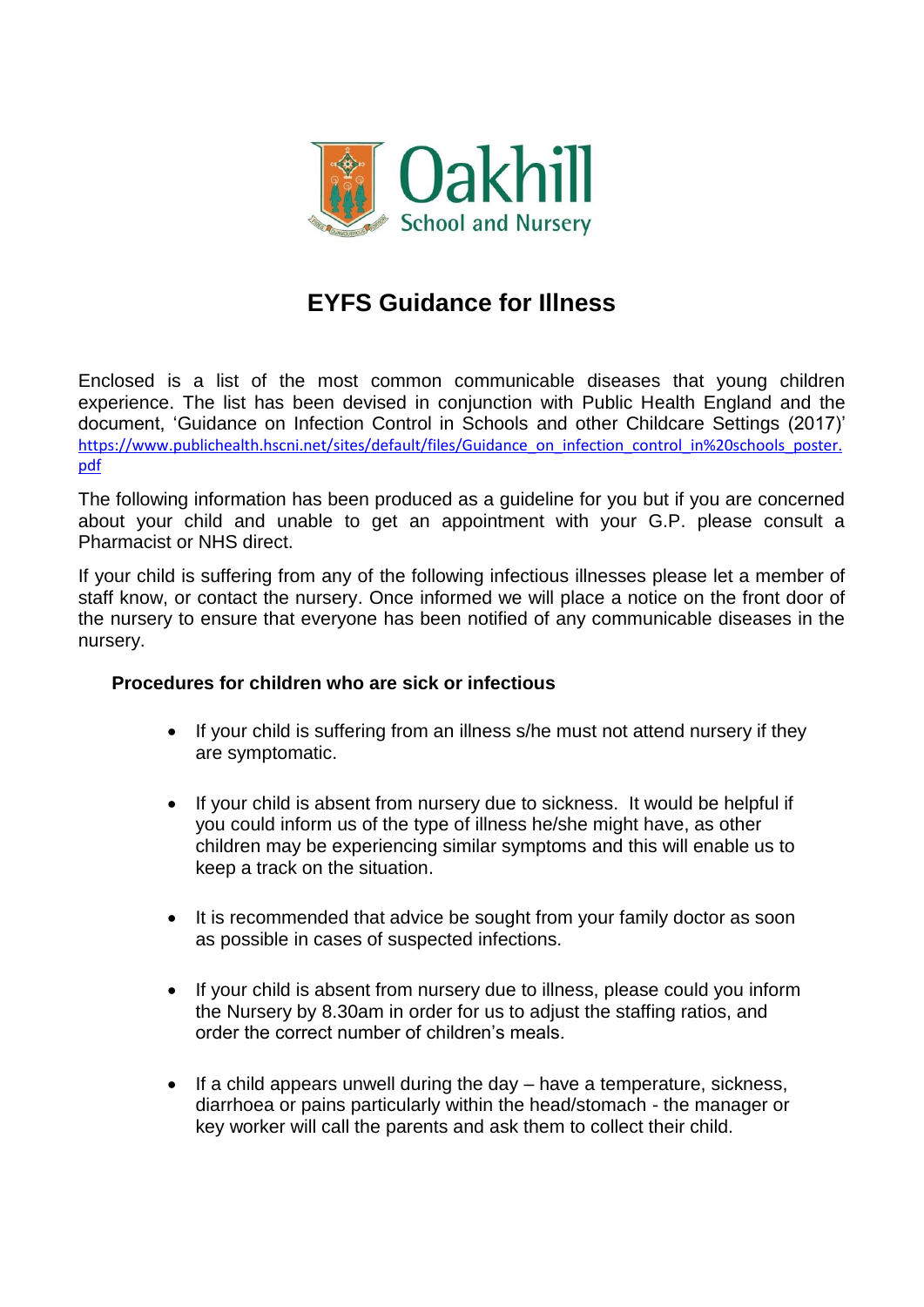- A child's temperature is taken using a Digital thermometer, this is recorded and the information shared with you on collection.
- After any periods of diarrhoea or vomiting children are to be kept away from nursery for at least 48 hours, this is to aid your child's recovery and protect the other children and adults accessing the setting, including staff members.
- Fresh drinking water will be continuously offered to the feverish child as this helps to prevent dehydration.
- In extreme cases of emergency the child will be taken to the nearest hospital and escorted by the manager and or key person.
- On the advice of the Health Protection Team, we keep individual records of illnesses for both children and staff. In extreme cases of an infectious outbreak we are expected to share children's details with this department, obviously in the interests of containment.
- If your child has been prescribed a course of antibiotics, s/he cannot be brought to nursery for 48 hours. After this time, if your child is well enough, they may return to nursery. If necessary the medication will continue to be administered by staff members (see Administrating Medicines Policy)

Please note that we do not give any antibiotics unless it has been prescribed for your child

Full nursery fees will be charged during sickness absences.

# **1. Diarrhoea and/or Vomiting**

#### *Signs and Symptoms*

As diarrhoea and vomiting is infectious please do not bring your child back to Nursery until he/she has been clear of these symptoms for 48 hours. This is a national policy from OFSTED regarding the care of children under the age of five years.

In young children teething can often cause loose nappies / diarrhoea like. We will monitor nappies and in the event that a child has three loose nappies we will call home for them to be collected. If a child is sent home from the nursery the 48 hours exclusion still applies. Therefore if your child is due in the following day they will not be able to attend. Children should only return to nursery when they are well enough and have regained their appetite.

If a child is sick in the setting we will monitor their behaviour and send home. 48 hour exclusion applies.

# **2. Measles**

*Signs and Symptoms*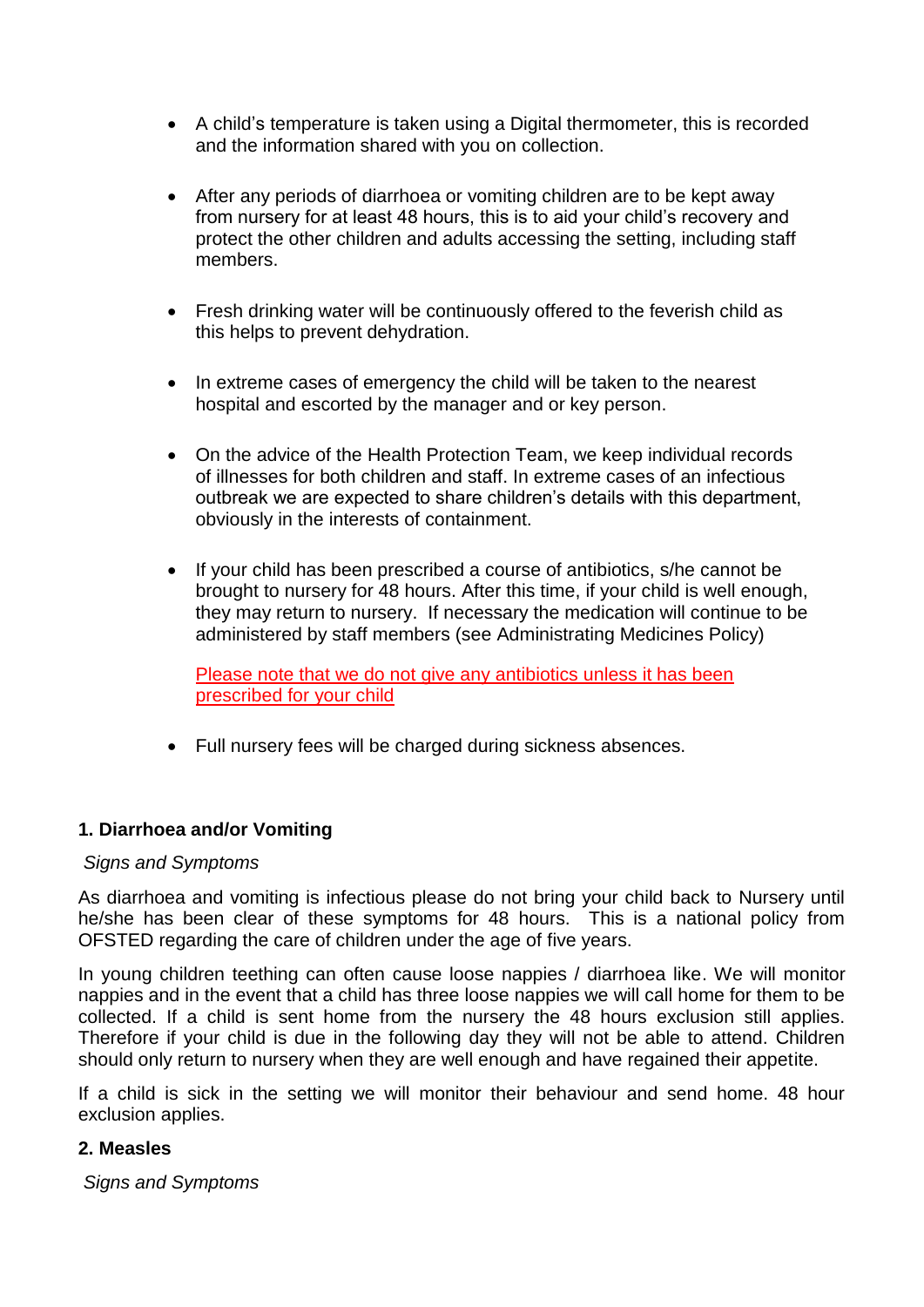Early symptoms of measles may include a running nose, watery eyes, high temperature and a cough. Red spots with a white centre may also be seen on the inside of the mouth, behind the ears and on the face and limbs.

## *General Medical Advice*

As measles is infectious until five days after the appearance of the rash, please exclude your child from Nursery until the rash has disappeared.

# **3. Chicken Pox**

#### *Signs and Symptoms*

Children who suffer with Chicken Pox can display a wide range of symptoms, but usually they will appear fretful, suffer with a loss of appetite and have a high temperature. A rash will appear on the trunk, face or limbs, and then small blisters will form which may cause an irritation.

## *General Medical Advice*

Please provide your child with lots of fluids to help them reduce their temperature. You may find calamine lotion soothes the irritation.

## *Parents Action*

Chicken pox is infectious for up to five days before and not more than five days after the appearance of the last spots. To reduce the risk to others your child must be excluded from Nursery for up to five days after the appearance of the spots, or until the spots are dry.

#### **4. Mumps**

#### *Signs and Symptoms*

Early symptoms of mumps can include swollen glands on one or both sides of the face, sore throat and a loss of appetite. Your child may also experience difficulty in swallowing.

#### *General Medical Advice*

Mumps can be infectious for up to one week after the facial swelling appears.

#### *Parents Action*

Please exclude your child from Nursery for five days from the onset of swelling.

# **5. Rubella 'German Measles'**

#### *Signs and Symptoms*

Symptoms of German measles can include any of the following:

- Slight fever sometimes accompanied by a runny nose. - Swollen glands behind the ears and around the neck. - Loss of appetite, Sore throat. - Rash that starts on the face and then spreads to the body. This rash usually lasts for about 3 days.

#### *General Medical Advice*

It has an incubation period of up to 21 days. German measles is most contagious before the rash appears and then for about 5 days afterwards.

Parents Action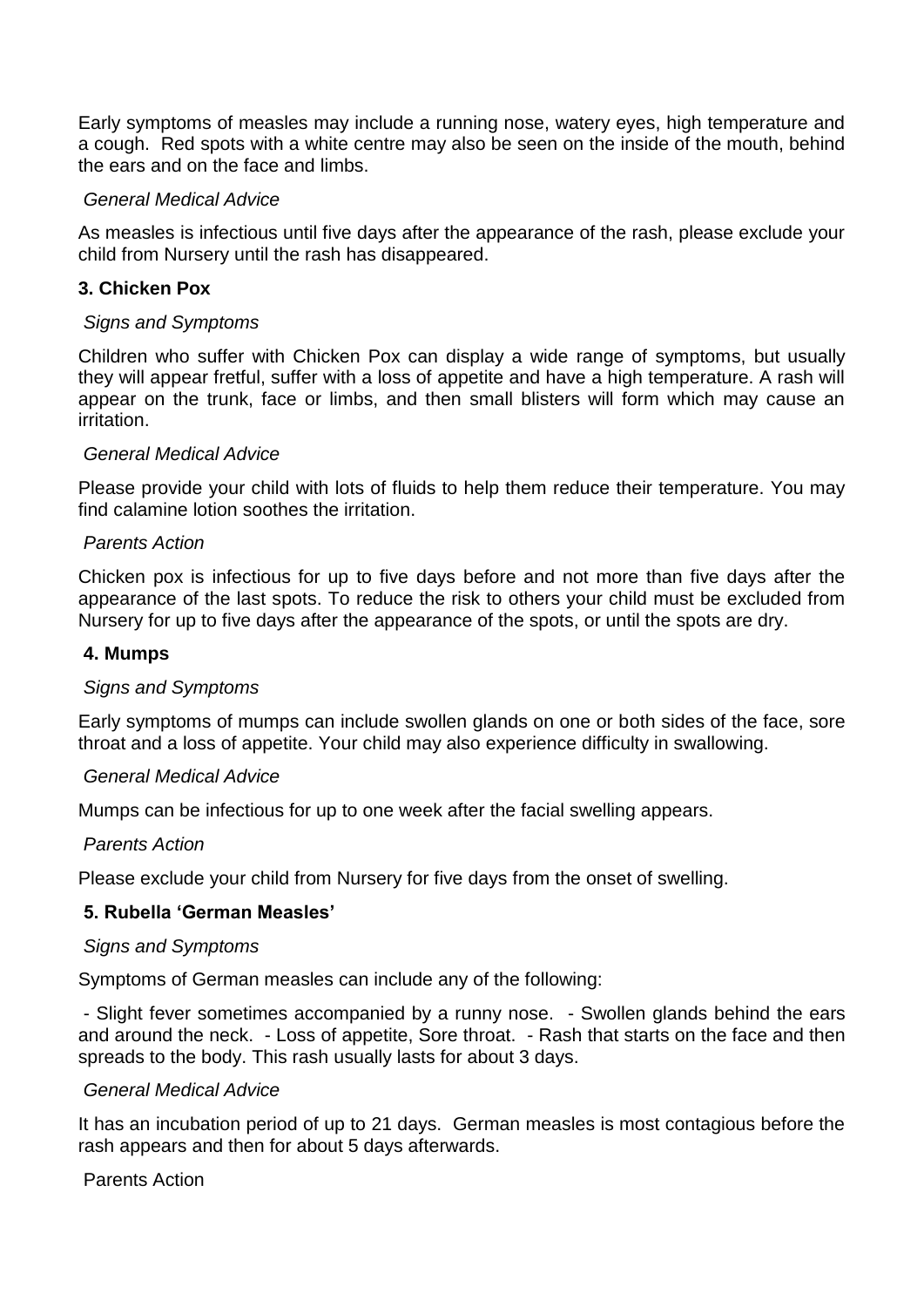Please exclude your child from Nursery for 5 days after the appearance of the rash.

# **6. Conjunctivitis**

# *Signs and Symptoms*

Conjunctivitis causes the following symptoms in one or both eyes:

- soreness, itchiness, redness of the whites of the eye, watering or discharge and / or slight sensitivity to light.

# *General Medical Advice*

Conjunctivitis is often caused by an infection of the eye, which may be caused by a virus or bacteria. If you are concerned about your child's eyes, please take them to be seen by a medical practitioner as this infection may need to have prescribed treatment. To relieve the irritation you may bathe the eyes in a mild saline solution. Wipe from the centre to the outside of the eye and discard each piece of cotton-wool, it is also advised that you disinfect all toys, towels and face-cloths that your child has come into contact with.

# *Parents Action*

Please exclude your child from Nursery until they have been receiving treatment for 24 hours as conjunctivitis is highly contagious. Once the treatment has begun it is essential that the treatment is completed as the symptoms may re-occur.

# **7. Head-lice**

# *Signs and Symptoms*

Head-lice are still common amongst school children and can very often be passed through to nurseries. They have a lice appearance and form eggs on the hair follicles. They spread very easily and are passed from one head to another during head to head contact. Symptoms may include your child scratching their head and eggs appearing particularly behind the ears.

# *General Medical Advice*

If you are at all concerned that your child might have head-lice, treatment is available from your chemist or pharmacist. It would be appreciated if you let a member of staff know if you are treating you child.

# *Parents Action*

Please treat your child's hair appropriately before they return to nursery.

It may be advisable for you to routinely check your family's hair, as the lice like to transfer to a clean head of hair. It is also advisable to treat the whole household.

# **8. Thread-worms**

*Signs and Symptoms*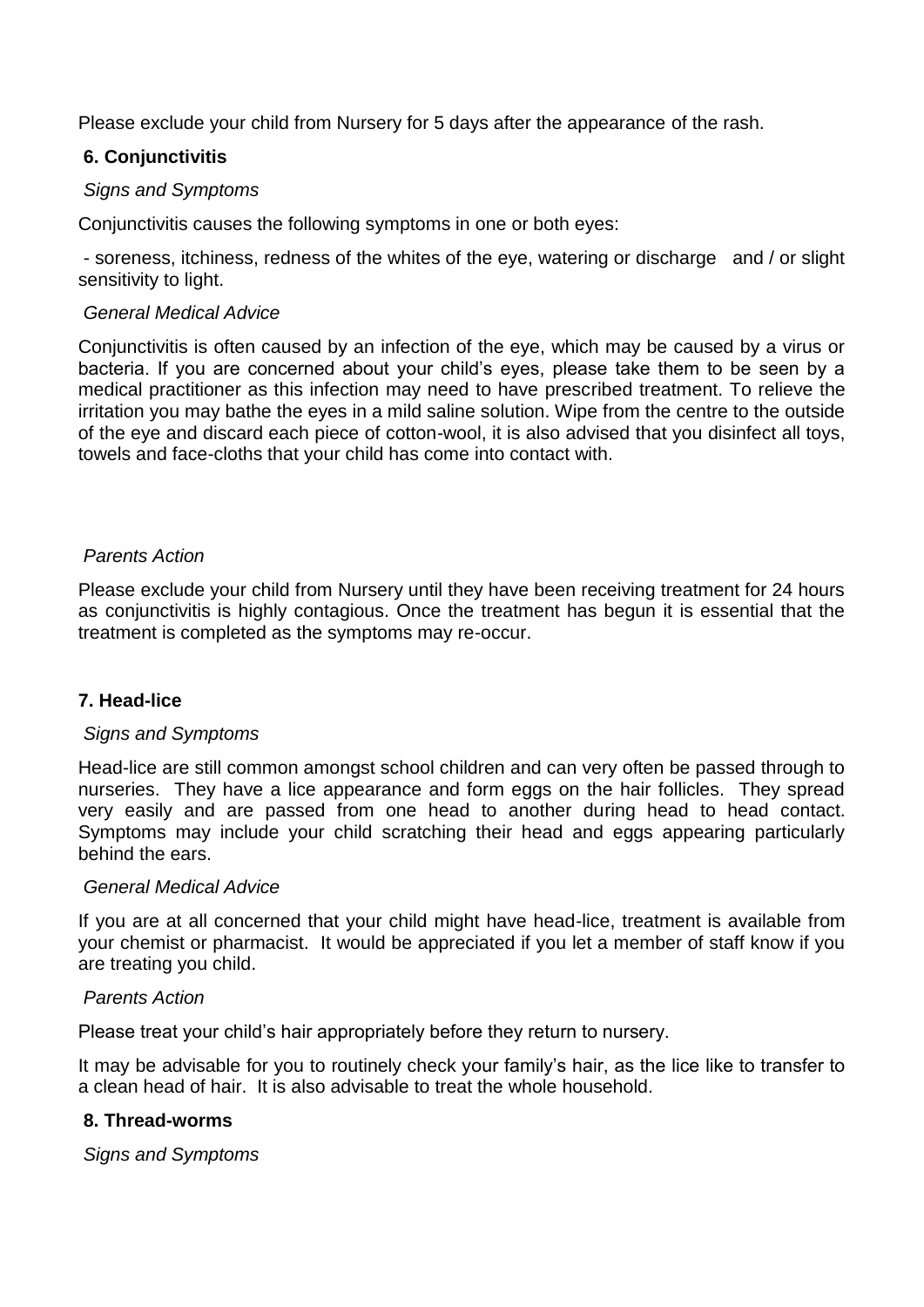If you note your child scratching his/her bottom, especially at night it may be due to threadworms. They are tiny, white thread-like worms that may be visible in faeces.

## *General Medical Advice*

They are easy to treat and medicine can be bought without prescription from a Pharmacist. It is wise to treat all the members of the household.

## *Parent Action*

No exclusion is necessary once treatment has been started.

# **9. 'Fifth Disease' Parvovirus B19**

#### *Signs and Symptoms*

Fifth Disease is usually a mild illness caused by a human virus B19. It particularly affects children and typically causes a mild rash that may resemble a "slapped-cheek". The rash then spreads to the trunk, arms, and legs. As the centres of the blotches begin to clear, the rash takes on a lacy net-like appearance. Other symptoms that can occur include joint pain (arthralgia), fever and general flu-like symptoms.

## *General Medical Advice*

Parvovirus B19 spreads easily from person to person in fluids from the nose, mouth, and throat of someone with the infection, especially through large droplets from coughs and sneezes. The incubation period (the time between infection and the onset of symptoms) for fifth disease ranges from 4 to 28 days, with the average being 16 to 17 days.

#### *Parents Action*

If your child is unwell then please exclude them from the nursery until they are well. If you're pregnant and develop a rash or if you've been exposed to someone with fifth disease (or to anyone with an unusual rash), consult your doctor for medical advice.

#### **10. Hand, Foot and Mouth**

#### *Signs and Symptoms*

Hand, Foot and Mouth is usually a mild illness which often starts with a feeling of being unwell for a day or so. This might include a high temperature (fever). After this a sore throat commonly occurs, quickly followed by small spots that develop inside the mouth. Blisters also often appear on palms, soles of the feet as well as in the mouth. Spots sometimes also appear on the buttocks, legs and genitals.

#### *General Medical Advice*

The incubation period is 3-6 days. If suffering from this, children are generally unwell in themselves. Please exclude your child from Nursery if the blisters are weeping or until they are "clinically well".

#### *Parents Action*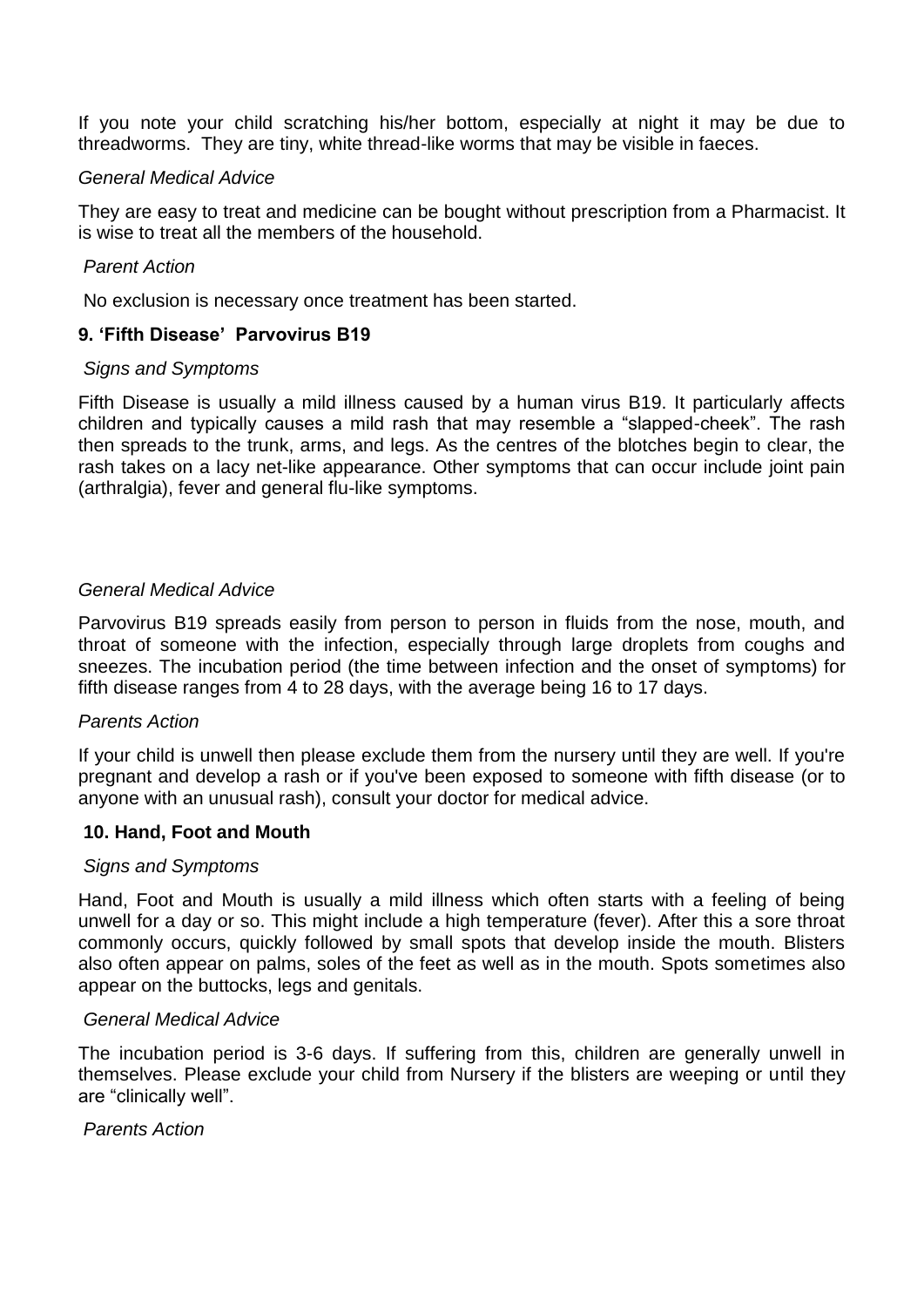It can be infectious if the blisters are weeping or sore. Pregnant women should be made aware so that they can consult their doctor for advice if they are not immune.

# **11. Impetigo**

# *Signs and Symptoms*

Impetigo is an infection of the skin caused by bacteria. It most commonly occurs in the skin around the nose and mouth, but it can also affect skin in other parts of the body. The spots may be clustered or merge together. The centre of each one rapidly becomes a blister, which then bursts, oozing a typical golden fluid. Crusts form over the red spots, which may be itchy or slightly sore.

## *General Medical Advice*

An infected person scratching the rash, and passing it on their fingers, to another person usually spreads it. Good personal hygiene is very important, particularly through hand washing after touching the rash. The affected person should use separate towels and flannels until the rash has cleared.

# *Parents Action*

If impetigo is suspected, you must take your child to see your doctor as the condition is infectious, and antibiotic treatment is important. In mild cases, antibiotic cream applied locally to the spots may be all that is needed, but in more severe cases antibiotic tablets or syrup must be taken. Because the condition is contagious, children with impetigo must be excluded from nursery until all the spots have crusted and dried.

# **12. Scabies**

#### *Signs and Symptoms*

Scabies is more of a nuisance than a serious medical problem. However, it does require medical treatment. Scabies it is caused by a tiny mite (half the size of a pinhead) which burrow into the surface of the skin causing visible raised lines or small red spots or blisters.

These occur particularly in the wrists, back of hands and between the fingers.

#### *General Medical Advice*

It may take between 2-6 weeks from the first infestation for the itching to start. Scabies can usually be successfully treated using special creams which need to be applied in two applications, one week apart. In order to prevent reinfection, it is important that all members of the household are treated at the same time.

#### *Parents Action*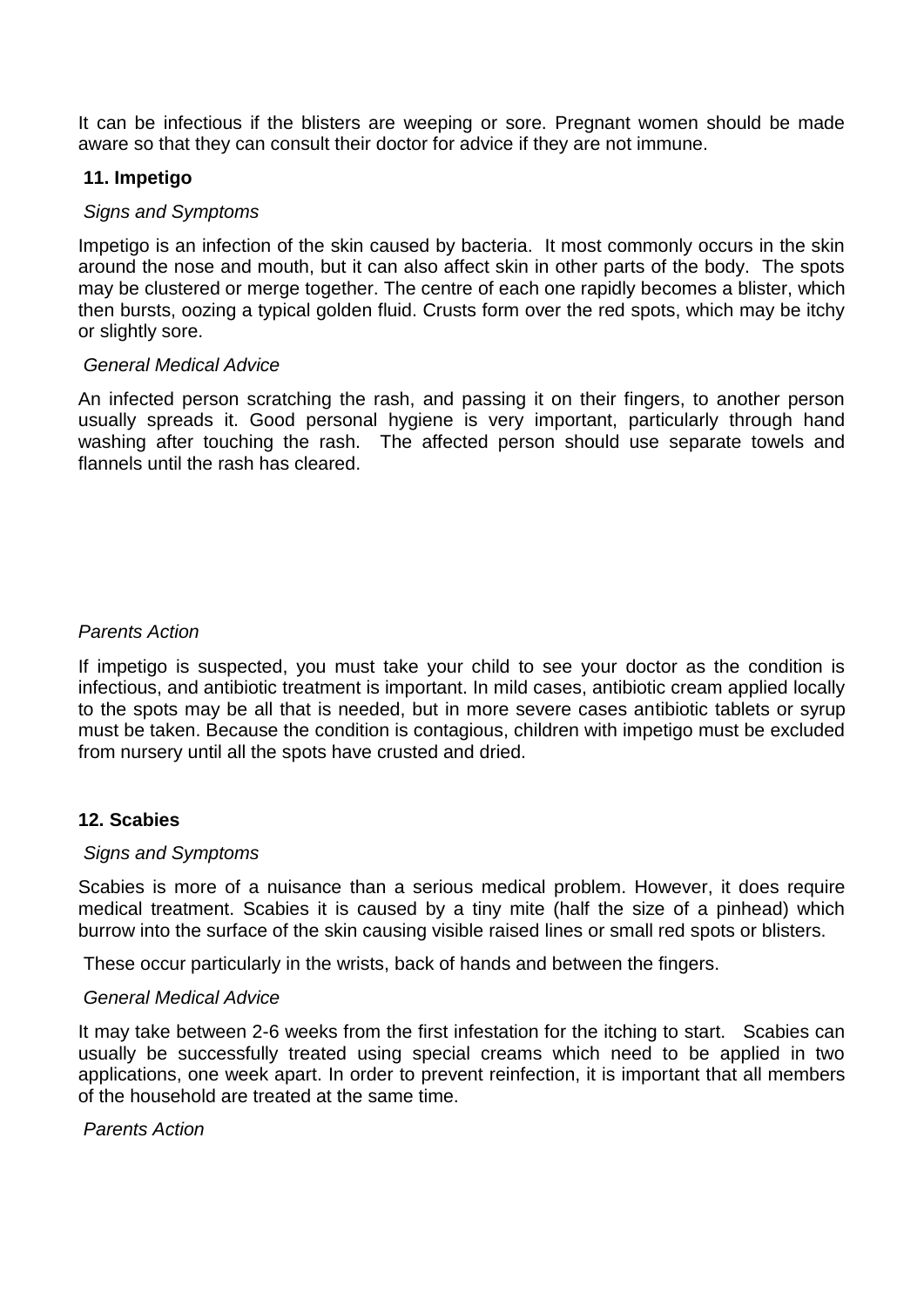Children who are infested with Scabies should not attend Nursery until at least 24 hours has passed after the first application.

# **13. Meningococcal Meningitis Septicaemia**

# *Signs and Symptoms*

Meningitis and Septicaemia are the inflammation of the lining covering the brain and spinal cord.

## *Symptoms in babies and small children include:*

- Stiff body with jerky movements, or very floppy - Irritability, or dislike of being handled - A shrill cry or unusual moaning - Refusal to feed - Tense or bulging fontanelle (soft spot on head) - Pale, blotchy skin - Rapid breathing - Fever/vomiting - Drowsiness/impaired consciousness - Severe headache, stiff neck and dislike to bright lights.

Not all the symptoms have to be present at the same time.

## *General Medical Advice*

In most cases someone with Meningitis or Septicaemia will become seriously ill rapidly. Trust your instincts – seek medical help immediately if you are concerned. You may also wish to try the glass tumbler test by pressing firmly against your child's skin. If it is a Septicaemia rash, the rash will not fade, and you will be able to see the rash through the glass. If this happens get medical help immediately.

#### *Parent Action*

When a case of Meningococcal Meningitis or Septicaemia is diagnosed the Public Health Doctor will make sure that all those who need antibiotics are contacted.

# **Coughs, Cold and Flu**

Naturally in this kind of environment we are open to all kinds of disease and as the majority of germs are air-borne, we do appreciate that children will pick-up illnesses. If your child is unwell and would not cope with a nursery day it would be appreciated if you could keep them at home, so to reduce the risk of spreading the infection to the other children.

#### **Medicines**

(Please see Administration of Medicines Policy)

For the best interests of your child and to allow the medication to begin working, your child must have been receiving the medication for 48 hours before they are able to return to nursery.

If your child has been prescribed anti-biotics, please bring them to Nursery with clear instructions of when you would like them to be given to your child whilst they are at Nursery.

Prescription medicines will not be administered unless prescribed for a child by a doctor, dentist, nurse or pharmacist. The administration or application of all other medications/creams will require the completion of a consent form and will be administered at